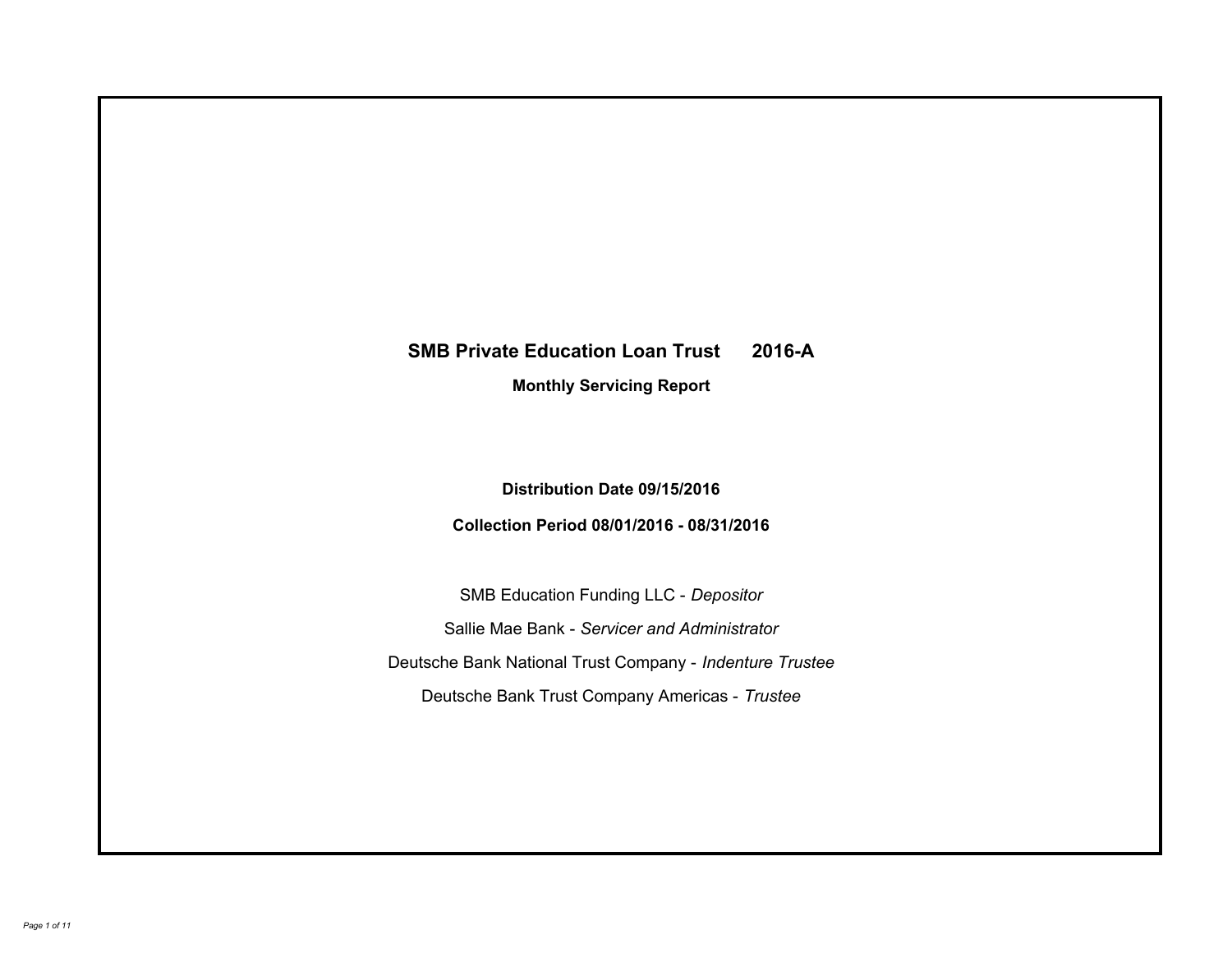| A           | <b>Student Loan Portfolio Characteristics</b>   |                   | <b>Settlement Date</b><br>05/26/2016 | 07/31/2016            | 08/31/2016            |
|-------------|-------------------------------------------------|-------------------|--------------------------------------|-----------------------|-----------------------|
|             | <b>Principal Balance</b>                        |                   | \$585,861,635.84                     | \$580,088,481.62      | \$575,756,525.41      |
|             | Interest to be Capitalized Balance              |                   | 32,367,510.93                        | 33, 158, 387. 30      | 34,615,164.60         |
|             | Pool Balance                                    |                   | \$618,229,146.77                     | \$613,246,868.92      | \$610,371,690.01      |
|             | Weighted Average Coupon (WAC)                   |                   |                                      |                       |                       |
|             | WAC1 (Contractual Interest Rate on the Loan)    |                   | 8.26%                                | 8.26%                 | 8.36%                 |
|             | WAC2 (Average of Applicable Interest Rate)      |                   | 8.23%                                | 8.23%                 | 8.33%                 |
|             | WAC3 (Average of Actual Interest Rate)          |                   | 8.16%                                | 8.16%                 | 8.25%                 |
|             | Weighted Average Remaining Term                 |                   | 134.18                               | 132.25                | 132.34                |
|             | Number of Loans                                 |                   | 53,959                               | 53,591                | 53,283                |
|             | Number of Borrowers<br>Pool Factor              |                   | 52,283                               | 51,502<br>0.991941050 | 51,211<br>0.987290381 |
|             | Since Issued Total Constant Prepayment Rate (1) |                   |                                      | 5.49%                 | 5.55%                 |
|             |                                                 |                   |                                      |                       |                       |
| B           | <b>Debt Securities</b>                          | <b>Cusip/Isin</b> | 08/15/2016                           |                       | 09/15/2016            |
|             | A <sub>1</sub>                                  | 78449FAA9         | \$128,000,006.16                     |                       | \$122,877,497.62      |
|             | A <sub>2</sub> A                                | 78449FAB7         | \$218,000,000.00                     |                       | \$218,000,000.00      |
|             | A2B                                             | 78449FAC5         | \$134,000,000.00                     |                       | \$134,000,000.00      |
|             | В                                               | 78449FAD3         | \$50,000,000.00                      |                       | \$50,000,000.00       |
|             |                                                 |                   |                                      |                       |                       |
| $\mathsf C$ | <b>Certificates</b>                             | <b>Cusip/Isin</b> | 08/15/2016                           |                       | 09/15/2016            |
|             | Residual                                        | 78449F101         | \$100,000.00                         |                       | \$100,000.00          |
|             |                                                 |                   |                                      |                       |                       |
| D           | <b>Account Balances</b>                         |                   | 08/15/2016                           |                       | 09/15/2016            |
|             | Reserve Account Balance                         |                   | \$1,557,854.00                       |                       | \$1,557,854.00        |
|             |                                                 |                   |                                      |                       |                       |
| E           | <b>Asset / Liability</b>                        |                   | 08/15/2016                           |                       | 09/15/2016            |
|             | Overcollateralization Percentage                |                   | 13.57%                               |                       | 14.01%                |
|             | Specified Overcollateralization Amount          |                   | \$183,974,060.68                     |                       | \$183,111,507.00      |
|             | Actual Overcollateralization Amount             |                   | \$83,246,862.76                      |                       | \$85,494,192.39       |

(1) For additional information, see 'Since Issued CPR Methodology' found on page 11 of this report.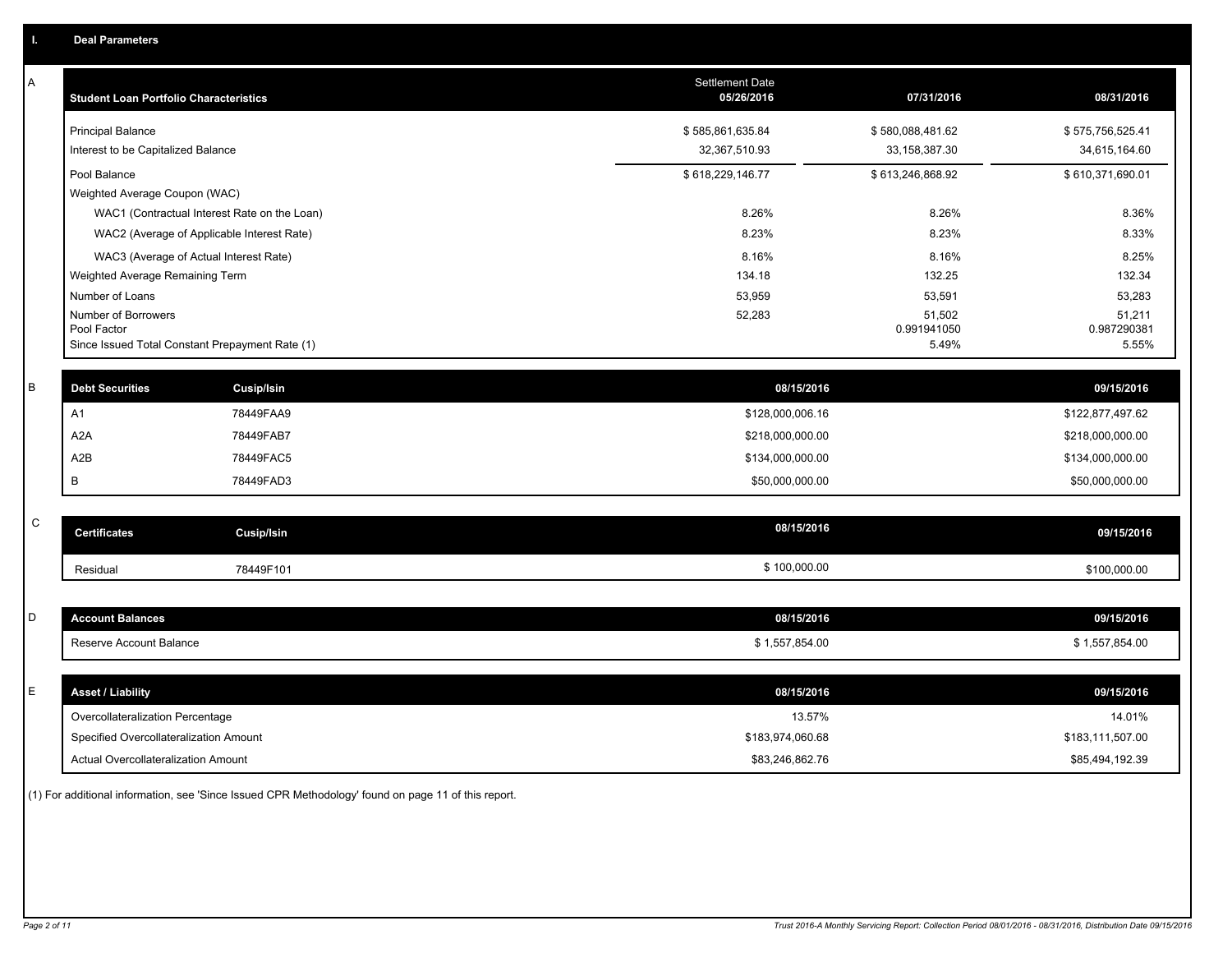# **II. 2016-A Trust Activity 08/01/2016 through 08/31/2016**

| Α | <b>Student Loan Principal Receipts</b>                           |                |
|---|------------------------------------------------------------------|----------------|
|   | <b>Borrower Principal</b>                                        | 4,542,402.01   |
|   | <b>Consolidation Activity Principal</b>                          | 0.00           |
|   | Seller Principal Reimbursement                                   | 0.00           |
|   | Servicer Principal Reimbursement                                 | 0.00           |
|   | Delinquent Principal Purchases by Servicer                       | 0.00           |
|   | <b>Other Principal Deposits</b>                                  | 0.00           |
|   | <b>Total Principal Receipts</b>                                  | \$4,542,402.01 |
| B | <b>Student Loan Interest Receipts</b>                            |                |
|   | <b>Borrower Interest</b>                                         | 1,978,333.37   |
|   | <b>Consolidation Activity Interest</b>                           | 0.00           |
|   | Seller Interest Reimbursement                                    | 0.00           |
|   | Servicer Interest Reimbursement                                  | 0.00           |
|   | Delinquent Interest Purchases by Servicer                        | 0.00           |
|   | Other Interest Deposits                                          | 0.00           |
|   | <b>Total Interest Receipts</b>                                   | \$1,978,333.37 |
| С | <b>Recoveries on Realized Losses</b>                             | \$5,413.61     |
| D | <b>Investment Income</b>                                         | \$1,809.61     |
| Е | <b>Funds Borrowed from Next Collection Period</b>                | \$0.00         |
| F | <b>Funds Repaid from Prior Collection Period</b>                 | \$0.00         |
| G | Loan Sale or Purchase Proceeds                                   | \$0.00         |
| н | <b>Initial Deposits to Distribution Account</b>                  | \$0.00         |
|   | <b>Excess Transferred from Other Accounts</b>                    | \$0.00         |
| J | <b>Borrower Benefit Reimbursements</b>                           | \$0.00         |
| K | <b>Other Deposits</b>                                            | \$0.00         |
| L | <b>Other Fees Collected</b>                                      | \$0.00         |
| M | <b>AVAILABLE FUNDS</b>                                           | \$6,527,958.60 |
| N | Non-Cash Principal Activity During Collection Period             | \$210,445.80   |
| O | Aggregate Purchased Amounts by the Depositor, Servicer or Seller | \$0.00         |
|   |                                                                  |                |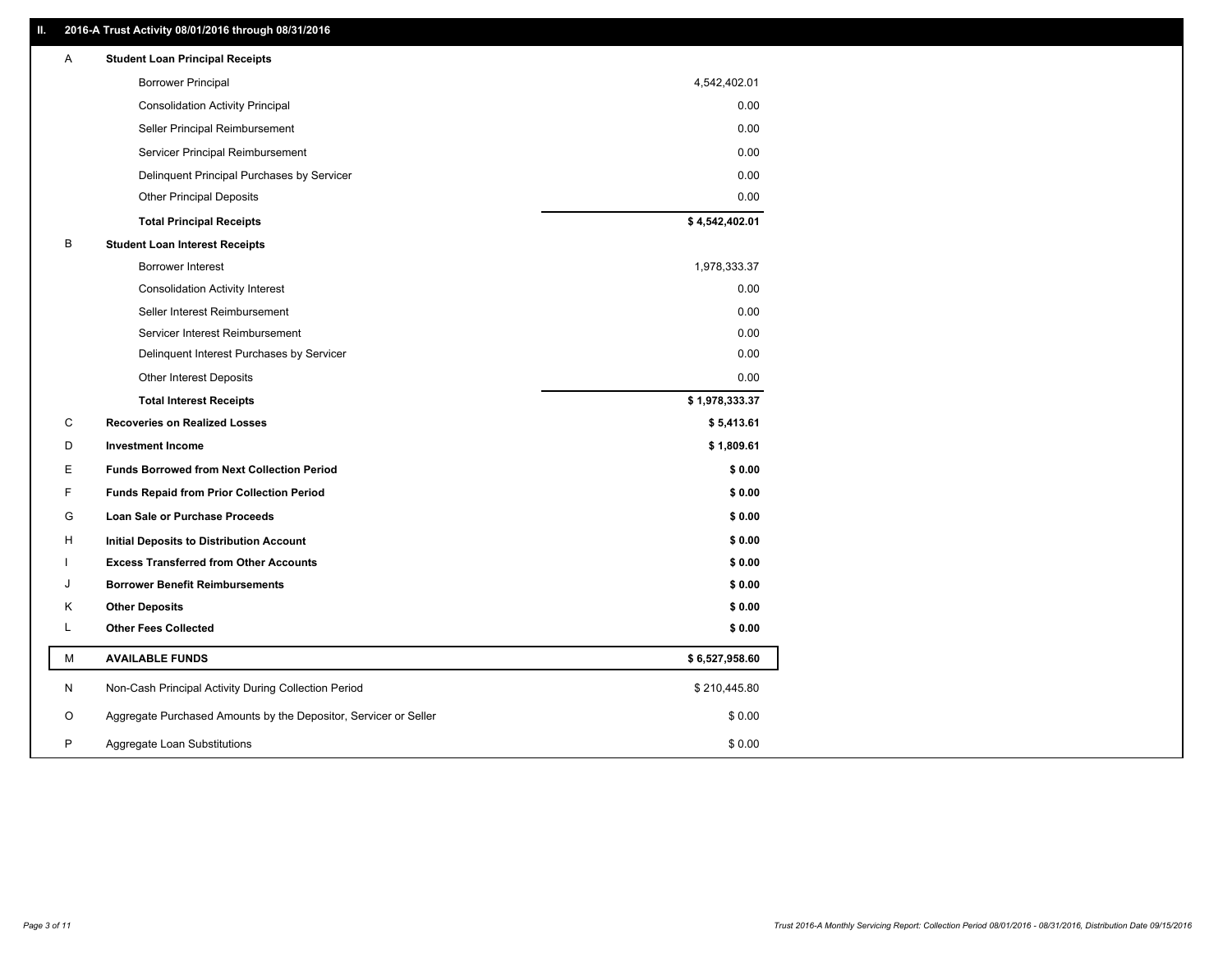|                   |                       |                          |         |                  | <b>Loans by Repayment Status</b> |                            |                          |         |                  |                |                            |
|-------------------|-----------------------|--------------------------|---------|------------------|----------------------------------|----------------------------|--------------------------|---------|------------------|----------------|----------------------------|
|                   |                       |                          |         | 08/31/2016       |                                  |                            |                          |         | 07/31/2016       |                |                            |
|                   |                       | <b>Wtd Avg</b><br>Coupon | # Loans | Principal        | % of Principal                   | % of Loans in<br>Repay (1) | <b>Wtd Avg</b><br>Coupon | # Loans | Principal        | % of Principal | % of Loans in<br>Repay (1) |
| INTERIM:          | IN SCHOOL             | 8.90%                    | 11,636  | \$124,271,937.09 | 21.584%                          | $-$ %                      | 8.79%                    | 11,715  | \$125,126,574.50 | 21.570%        | $-$ %                      |
|                   | GRACE                 | 8.63%                    | 4,170   | \$43,573,689.94  | 7.568%                           | $-$ %                      | 8.54%                    | 4,244   | \$44,310,921.67  | 7.639%         | $-$ %                      |
|                   | <b>DEFERMENT</b>      | 9.00%                    | 1,194   | \$11,327,420.52  | 1.967%                           | $-$ %                      | 8.89%                    | 1,077   | \$10,091,272.42  | 1.740%         | $-$ %                      |
| <b>REPAYMENT:</b> | <b>CURRENT</b>        | 7.92%                    | 34,569  | \$376,198,056.06 | 65.340%                          | 94.860%                    | 7.84%                    | 34,966  | \$381,037,013.40 | 65.686%        | 95.126%                    |
|                   | 31-60 DAYS DELINQUENT | 9.19%                    | 367     | \$3,766,753.82   | 0.654%                           | 0.950%                     | 9.02%                    | 309     | \$3,032,166.48   | 0.523%         | 0.757%                     |
|                   | 61-90 DAYS DELINQUENT | 9.42%                    | 148     | \$1,535,172.68   | 0.267%                           | 0.387%                     | 8.93%                    | 174     | \$2,033,995.17   | 0.351%         | 0.508%                     |
|                   | > 90 DAYS DELINQUENT  | 9.33%                    | 78      | \$980,459.50     | 0.170%                           | 0.247%                     | 9.41%                    | 81      | \$947,595.33     | 0.163%         | 0.237%                     |
|                   | <b>FORBEARANCE</b>    | 8.42%                    | 1,121   | \$14,103,035.80  | 2.449%                           | 3.556%                     | 8.44%                    | 1,025   | \$13,508,942.65  | 2.329%         | 3.373%                     |
| <b>TOTAL</b>      |                       |                          | 53,283  | \$575,756,525.41 | 100.00%                          | 100.00%                    |                          | 53,591  | \$580,088,481.62 | 100.00%        | 100.00%                    |

Percentages may not total 100% due to rounding  $^\star$ 

1 Loans classified in "Repayment" include any loan for which interim interest only, \$25 fixed payments or full principal and interest payments are due.

|                |                       |                          |         | 08/31/2016       |                |                                |                          |         | 07/31/2016       |                |                                |
|----------------|-----------------------|--------------------------|---------|------------------|----------------|--------------------------------|--------------------------|---------|------------------|----------------|--------------------------------|
|                |                       | <b>Wtd Avg</b><br>Coupon | # Loans | Principal        | % of Principal | % of Loans in<br>P&I Repay (2) | <b>Wtd Avg</b><br>Coupon | # Loans | Principal        | % of Principal | % of Loans in<br>P&I Repay (2) |
| INTERIM:       | IN SCHOOL             | 8.36%                    | 24,847  | \$287,059,245.25 | 49.858%        | $-$ %                          | 8.25%                    | 25,020  | \$289,169,956.76 | 49.849%        | $-$ %                          |
|                | GRACE                 | 8.05%                    | 8,339   | \$95,696,575.06  | 16.621%        | $-$ %                          | 7.97%                    | 8,475   | \$97,090,587.84  | 16.737%        | $-$ %                          |
|                | <b>DEFERMENT</b>      | 8.61%                    | 2,265   | \$21,780,297.13  | 3.783%         | $-$ %                          | 8.55%                    | 2,049   | \$19,680,761.27  | 3.393%         | $-$ %                          |
| P&I REPAYMENT: | <b>CURRENT</b>        | 8.07%                    | 16,204  | \$151,646,781.71 | 26.339%        | 88.568%                        | 7.99%                    | 16,552  | \$155,676,053.29 | 26.837%        | 89.393%                        |
|                | 31-60 DAYS DELINQUENT | 9.25%                    | 303     | \$3,163,098.97   | 0.549%         | 1.847%                         | 9.00%                    | 245     | \$2,302,854.39   | 0.397%         | 1.322%                         |
|                | 61-90 DAYS DELINQUENT | 9.41%                    | 133     | \$1,421,183.14   | 0.247%         | 0.830%                         | 8.98%                    | 151     | \$1,841,060.25   | 0.317%         | 1.057%                         |
|                | > 90 DAYS DELINQUENT  | 9.42%                    | 71      | \$886,308.35     | 0.154%         | 0.518%                         | 9.49%                    | 74      | \$818,265.17     | 0.141%         | 0.470%                         |
|                | FORBEARANCE           | 8.42%                    | 1,121   | \$14,103,035.80  | 2.449%         | 8.237%                         | 8.44%                    | 1,025   | \$13,508,942.65  | 2.329%         | 7.757%                         |
| <b>TOTAL</b>   |                       |                          | 53,283  | \$575,756,525.41 | 100.00%        | 100.00%                        |                          | 53,591  | \$580,088,481.62 | 100.00%        | 100.00%                        |

WAC reflects WAC3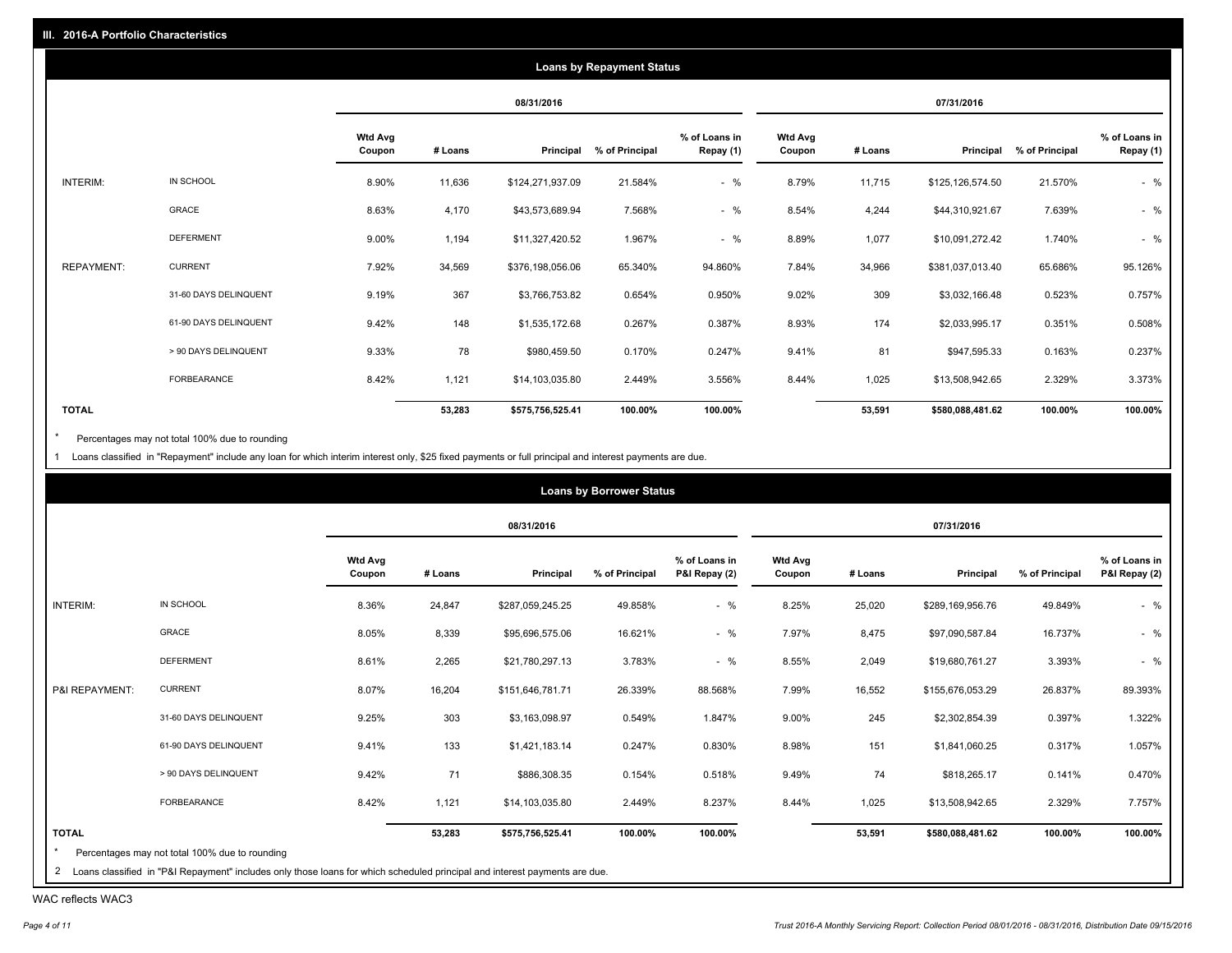|                                                                                                  | 8/31/2016        | 7/31/2016        |
|--------------------------------------------------------------------------------------------------|------------------|------------------|
| Pool Balance                                                                                     | \$610,371,690.01 | \$613,246,868.92 |
| Total # Loans                                                                                    | 53,283           | 53,591           |
| Total # Borrowers                                                                                | 51,211           | 51,502           |
| Weighted Average Coupon                                                                          | 8.33%            | 8.23%            |
| Weighted Average Remaining Term                                                                  | 132.34           | 132.25           |
| Percent of Pool - Cosigned                                                                       | 91.9%            | 91.9%            |
| Percent of Pool - Non Cosigned                                                                   | 8.1%             | 8.1%             |
| Borrower Interest Accrued for Period                                                             | \$3,973,371.98   | \$3,991,712.91   |
| <b>Outstanding Borrower Interest Accrued</b>                                                     | \$36,695,440.43  | \$35,244,352.98  |
| Gross Principal Realized Loss - Periodic                                                         | \$303,496.91     | \$341,294.73     |
| Gross Principal Realized Loss - Cumulative                                                       | \$715,425.99     | \$411,929.08     |
| Recoveries on Realized Losses - Periodic                                                         | \$5,413.61       | \$6,988.91       |
| Recoveries on Realized Losses - Cumulative                                                       | \$12,402.52      | \$6,988.91       |
| Net Losses - Periodic                                                                            | \$298,083.30     | \$334,305.82     |
| Net Losses - Cumulative                                                                          | \$703,023.47     | \$404,940.17     |
| Non-Cash Principal Activity - Capitalized Interest                                               | \$512,576.56     | \$2,058,197.83   |
| Since Issued Total Constant Prepayment Rate (CPR) (1)                                            | 5.55%            | 5.49%            |
| <b>Loan Substitutions</b>                                                                        | \$0.00           | \$0.00           |
| <b>Cumulative Loan Substitutions</b>                                                             | \$0.00           | \$0.00           |
| <b>Unpaid Servicing Fees</b>                                                                     | \$0.00           | \$0.00           |
| <b>Unpaid Administration Fees</b>                                                                | \$0.00           | \$0.00           |
| <b>Unpaid Carryover Servicing Fees</b>                                                           | \$0.00           | \$0.00           |
| Note Interest Shortfall                                                                          | \$0.00           | \$0.00           |
| Loans in Modification                                                                            | \$1,711,511.26   | \$1,119,233.94   |
| % of Loans in Modification as a % of Loans in Repayment (P&I)                                    | 1.00%            | 0.64%            |
|                                                                                                  |                  |                  |
| % Annualized Gross Principal Realized Loss - Periodic as a %<br>of Loans in Repayment (P&I) * 12 | 2.13%            | 2.35%            |
| % Gross Principal Realized Loss - Cumulative as a % of                                           |                  |                  |
| Original Pool Balance                                                                            | 0.12%            | 0.07%            |
|                                                                                                  |                  |                  |

(1) For additional information, see 'Since Issued CPR Methodology' found on page 11 of this report.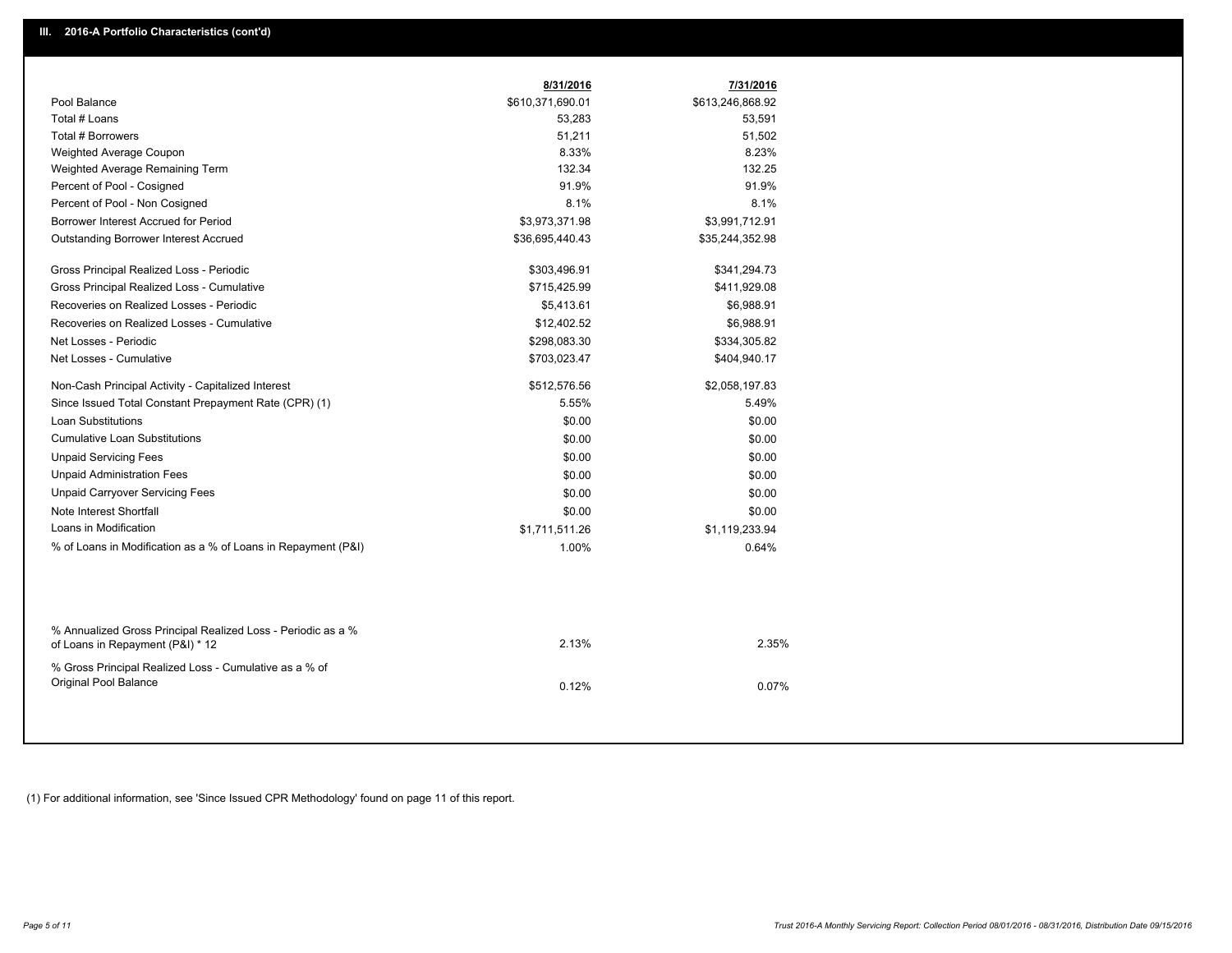#### **Loan Program**  A

|                                    | Weighted<br><b>Average Coupon</b> | # LOANS | <b>\$ AMOUNT</b> | $%$ *     |
|------------------------------------|-----------------------------------|---------|------------------|-----------|
| - Smart Option Interest-Only Loans | 7.09%                             | 12,476  | \$124,585,517.77 | 21.639%   |
| - Smart Option Fixed Pay Loans     | 8.29%                             | 14.621  | \$184,961,078.07 | 32.125%   |
| - Smart Option Deferred Loans      | 8.73%                             | 26.186  | \$266,209,929.57 | 46.237%   |
| - Other Loan Programs              | $0.00\%$                          | 0       | \$0.00           | $0.000\%$ |
| <b>Total</b>                       | 8.25%                             | 53,283  | \$575,756,525.41 | 100.000%  |

\* Percentages may not total 100% due to rounding

B

C

**Index Type**

|                       | Weighted<br><b>Average Coupon</b> | # LOANS | <b>\$ AMOUNT</b> | $%$ *     |
|-----------------------|-----------------------------------|---------|------------------|-----------|
| - Fixed Rate Loans    | 9.50%                             | 9,121   | \$104,112,949.52 | 18.083%   |
| - LIBOR Indexed Loans | 7.98%                             | 44,162  | \$471,643,575.89 | 81.917%   |
| - Other Index Rates   | $0.00\%$                          |         | \$0.00           | $0.000\%$ |
| Total                 | 8.25%                             | 53,283  | \$575,756,525.41 | 100.000%  |

\* Percentages may not total 100% due to rounding

# **Weighted Average Recent FICO**

| (2)<br>Wtd Avg Recent FICO Band | # LOANS | <b>\$ AMOUNT</b> | $%$ *    |
|---------------------------------|---------|------------------|----------|
| $0 - 639$                       | 2,529   | \$21,628,331.67  | 3.757%   |
| 640 - 669                       | 3,096   | \$29,609,902.81  | 5.143%   |
| 670 - 699                       | 6,700   | \$67,170,948.90  | 11.667%  |
| 700 - 739                       | 13,117  | \$140,765,197.41 | 24.449%  |
| $740 +$                         | 27,829  | \$316,518,760.08 | 54.974%  |
| N/A(1)                          | 12      | \$63,384.54      | 0.011%   |
| <b>Total</b>                    | 53,283  | \$575,756,525.41 | 100.000% |

WAC reflects WAC3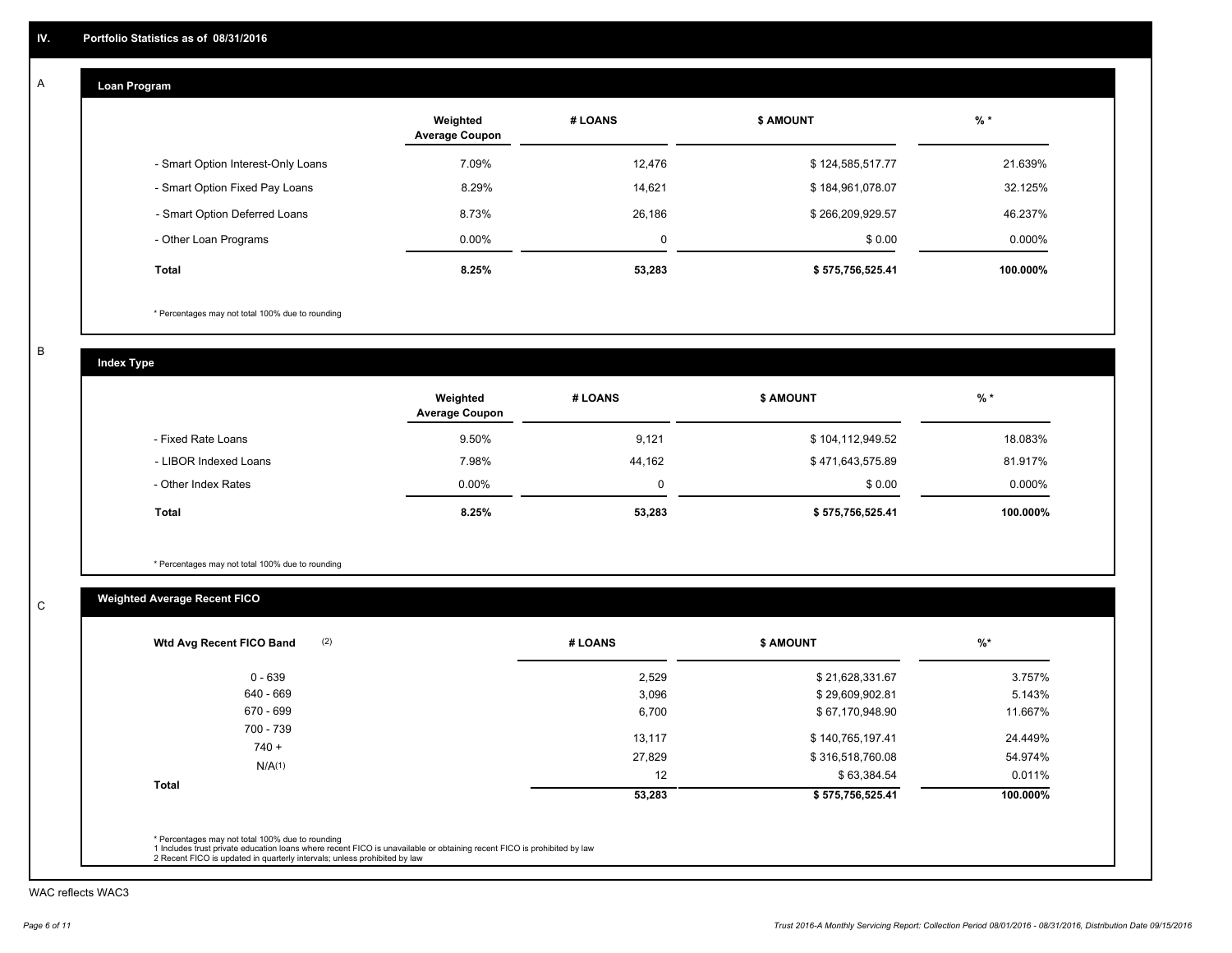| ۷. | 2016-A Reserve Account, Principal Distribution, and R-2 Certificate Calculations       |                  |
|----|----------------------------------------------------------------------------------------|------------------|
| А. | <b>Reserve Account</b>                                                                 |                  |
|    | Specified Reserve Account Balance                                                      | \$1,557,854.00   |
|    | Actual Reserve Account Balance                                                         | \$1,557,854.00   |
| В. | <b>Principal Distribution Amount</b>                                                   |                  |
|    | Class A Notes Outstanding<br>j.                                                        | \$149,962,364.00 |
|    | Pool Balance<br>ii.                                                                    | \$610,371,690.01 |
|    | First Priority Principal Distribution Amount (i - ii)<br>iii.                          | \$0.00           |
|    | Class A and B Notes Outstanding<br>iv.                                                 | \$530,000,006.16 |
|    | <b>First Priority Principal Distribution Amount</b><br>v.                              | \$0.00           |
|    | Pool Balance<br>vi.                                                                    | \$610,371,690.01 |
|    | Specified Overcollateralization Amount<br>vii.                                         | \$183,111,507.00 |
|    | Available Funds (after payment of waterfall items A through H)<br>Viii.                | \$0.00           |
|    | Regular Principal Distribution Amount (if (iv > 0, (iv - v) - (vi - vii))<br>ix.       | \$102,739,823.15 |
|    | Pool Balance<br>х.                                                                     | \$610,371,690.01 |
|    | 10% of Initial Pool Balance<br>xi.                                                     | \$61,822,914.68  |
|    | <b>First Priority Principal Distribution Amount</b><br>xii.                            | \$0.00           |
|    | Regular Principal Distribution Amount<br>xiii.                                         | \$102,739,823.15 |
|    | Available Funds (after payment of waterfall items A through J)<br>XIV.                 | \$0.00           |
|    | Additional Principal Distribution Amount (if(x <= ix,min(xiv, x - xii - xiii)))<br>XV. | \$0.00           |
| C. | R-2 Certificate                                                                        |                  |
|    | <b>Previous Notional Balance</b>                                                       | \$37,490,591.00  |
|    | Shortfall of Principal                                                                 | \$0.00           |
|    | Shortfall of Interest                                                                  | \$0.00           |
|    | <b>Current Notional Balance</b>                                                        | \$37,490,591.00  |
|    | Excess Distribution Allocated (1)                                                      | \$0.00           |
|    |                                                                                        |                  |
|    |                                                                                        |                  |

1. Until the notional amount of the R-2 Certificate is reduced to zero and if there is excess cash through the distribution available it will be distributed to the R-2 Certificate, otherwise the amount will be zero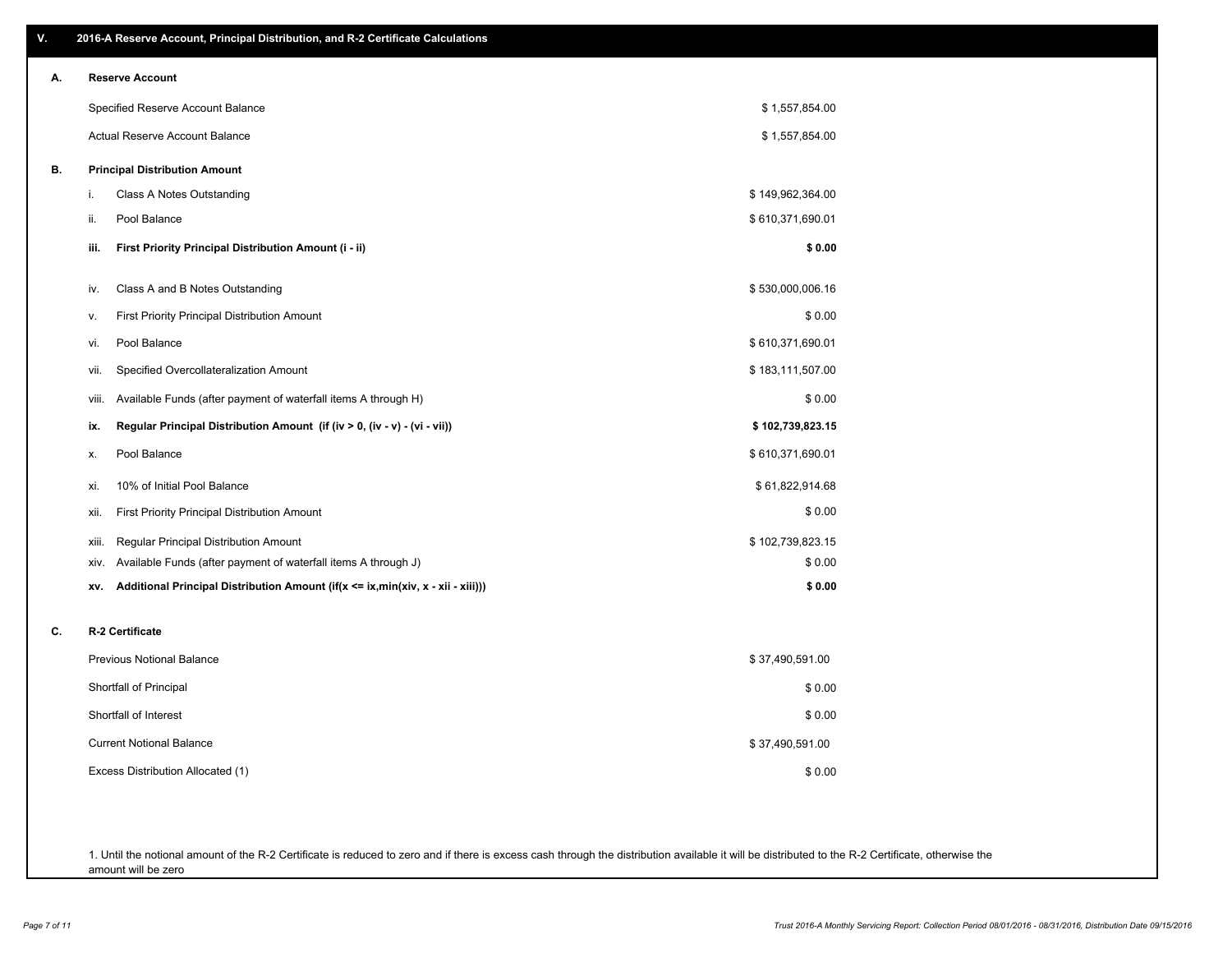|    |                                                         | Paid           | <b>Funds Balance</b> |
|----|---------------------------------------------------------|----------------|----------------------|
|    | <b>Total Available Funds</b>                            |                | \$6,527,958.60       |
| A  | <b>Trustee Fees</b>                                     | \$25,625.00    | \$6,502,333.60       |
| В  | <b>Servicing Fees</b>                                   | \$386,725.65   | \$6,115,607.95       |
| C  | i. Administration Fees                                  | \$8,333.00     | \$6,107,274.95       |
|    | ii. Unreimbursed Administrator Advances plus any Unpaid | \$0.00         | \$6,107,274.95       |
| D  | Class A Noteholders Interest Distribution Amount        | \$855,270.37   | \$5,252,004.58       |
| Е  | <b>First Priority Principal Payment</b>                 | \$0.00         | \$5,252,004.58       |
| F. | Class B Noteholders Interest Distribution Amount        | \$129,496.04   | \$5,122,508.54       |
| G  | <b>Reinstatement Reserve Account</b>                    | \$0.00         | \$5,122,508.54       |
| H  | Regular Principal Distribution                          | \$5,122,508.54 | \$0.00               |
|    | <b>Carryover Servicing Fees</b>                         | \$0.00         | \$0.00               |
| J  | Additional Principal Distribution Amount                | \$0.00         | \$0.00               |
| Κ  | Unpaid Expenses of Trustee                              | \$0.00         | \$0.00               |
| L  | Unpaid Expenses of Administrator                        | \$0.00         | \$0.00               |
| м  | i. Remaining Funds to the R-1 Certificateholder(s)      | \$0.00         | \$0.00               |
|    | ii. Remaining Funds to the R-2 Certificateholder(s)     | \$0.00         | \$0.00               |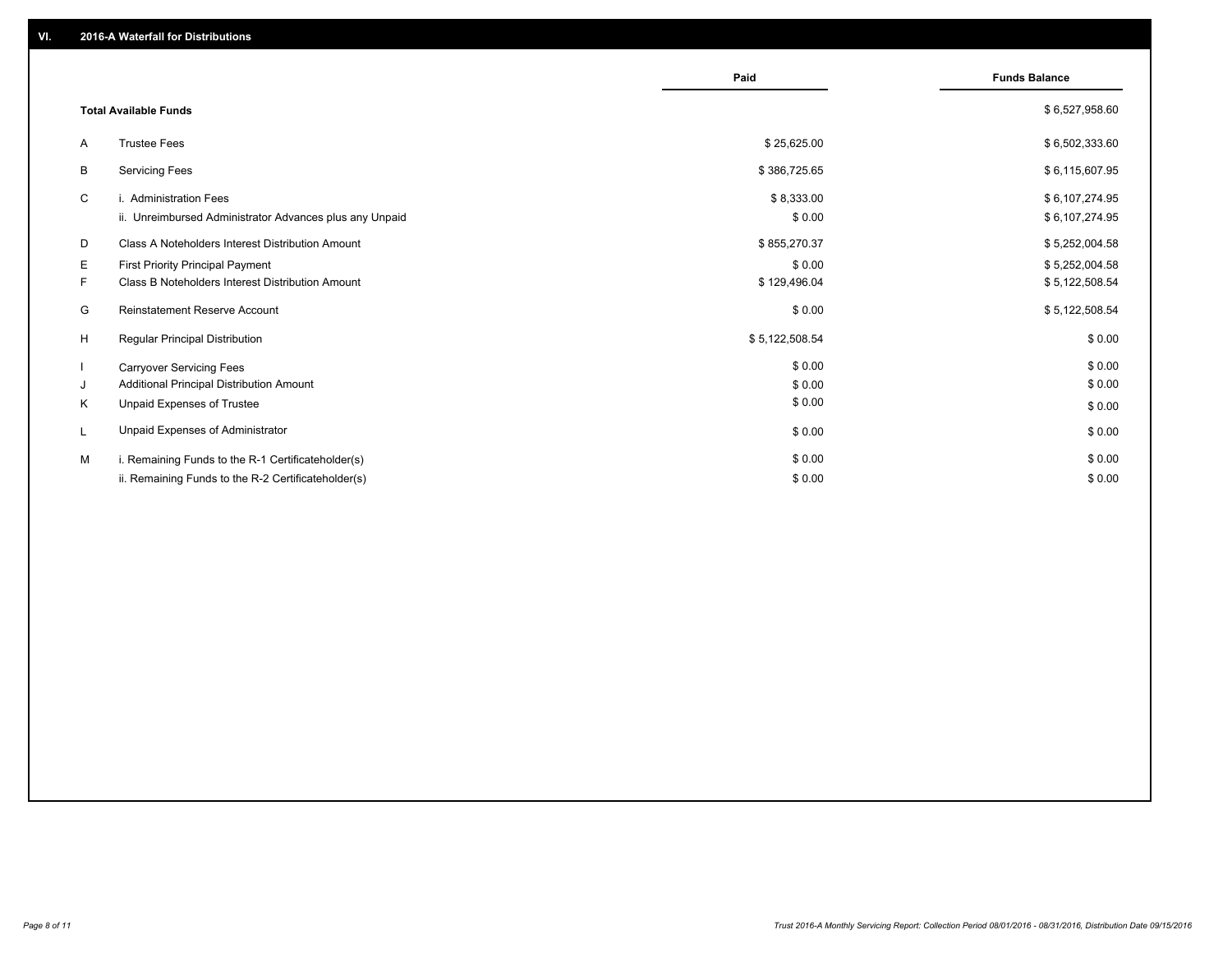| <b>Distribution Amounts</b>                                |                         |                         |                         |
|------------------------------------------------------------|-------------------------|-------------------------|-------------------------|
|                                                            | A <sub>1</sub>          | A <sub>2</sub> A        | A <sub>2</sub> B        |
| Cusip/Isin                                                 | 78449FAA9               | 78449FAB7               | 78449FAC5               |
| <b>Beginning Balance</b>                                   | \$128,000,006.16        | \$218,000,000.00        | \$134,000,000.00        |
| Index                                                      | <b>LIBOR</b>            | <b>FIXED</b>            | <b>LIBOR</b>            |
| Spread/Fixed Rate                                          | 0.70%                   | 2.70%                   | 1.50%                   |
| Record Date (Days Prior to Distribution)                   | 1 NEW YORK BUSINESS DAY | 1 NEW YORK BUSINESS DAY | 1 NEW YORK BUSINESS DAY |
| <b>Accrual Period Begin</b>                                | 8/15/2016               | 8/15/2016               | 8/15/2016               |
| <b>Accrual Period End</b>                                  | 9/15/2016               | 9/15/2016               | 9/15/2016               |
| Daycount Fraction                                          | 0.08611111              | 0.08333333              | 0.08611111              |
| Interest Rate*                                             | 1.20765%                | 2.70000%                | 2.00765%                |
| <b>Accrued Interest Factor</b>                             | 0.001039921             | 0.002250000             | 0.001728810             |
| <b>Current Interest Due</b>                                | \$133,109.87            | \$490,500.00            | \$231,660.50            |
| Interest Shortfall from Prior Period Plus Accrued Interest | $\mathsf{\$}$ -         | $\mathsf{\$}$ -         | $\mathsf{\$}$ -         |
| <b>Total Interest Due</b>                                  | \$133,109.87            | \$490,500.00            | \$231,660.50            |
| <b>Interest Paid</b>                                       | \$133,109.87            | \$490,500.00            | \$231,660.50            |
| <b>Interest Shortfall</b>                                  | $S -$                   | $\frac{2}{3}$ -         | $\mathsf{\$}$ -         |
| <b>Principal Paid</b>                                      | \$5,122,508.54          | $\frac{2}{3}$ -         | $S -$                   |
| <b>Ending Principal Balance</b>                            | \$122,877,497.62        | \$218,000,000.00        | \$134,000,000.00        |
| Paydown Factor                                             | 0.034379252             | 0.000000000             | 0.000000000             |
| <b>Ending Balance Factor</b>                               | 0.824681192             | 1.000000000             | 1.000000000             |

\* Pay rates for Current Distribution. For the interest rates applicable to the next distribution date, please see https://www.salliemae.com/about/investors/data/SMBabrate.txt.

**VII. 2016-A Distributions**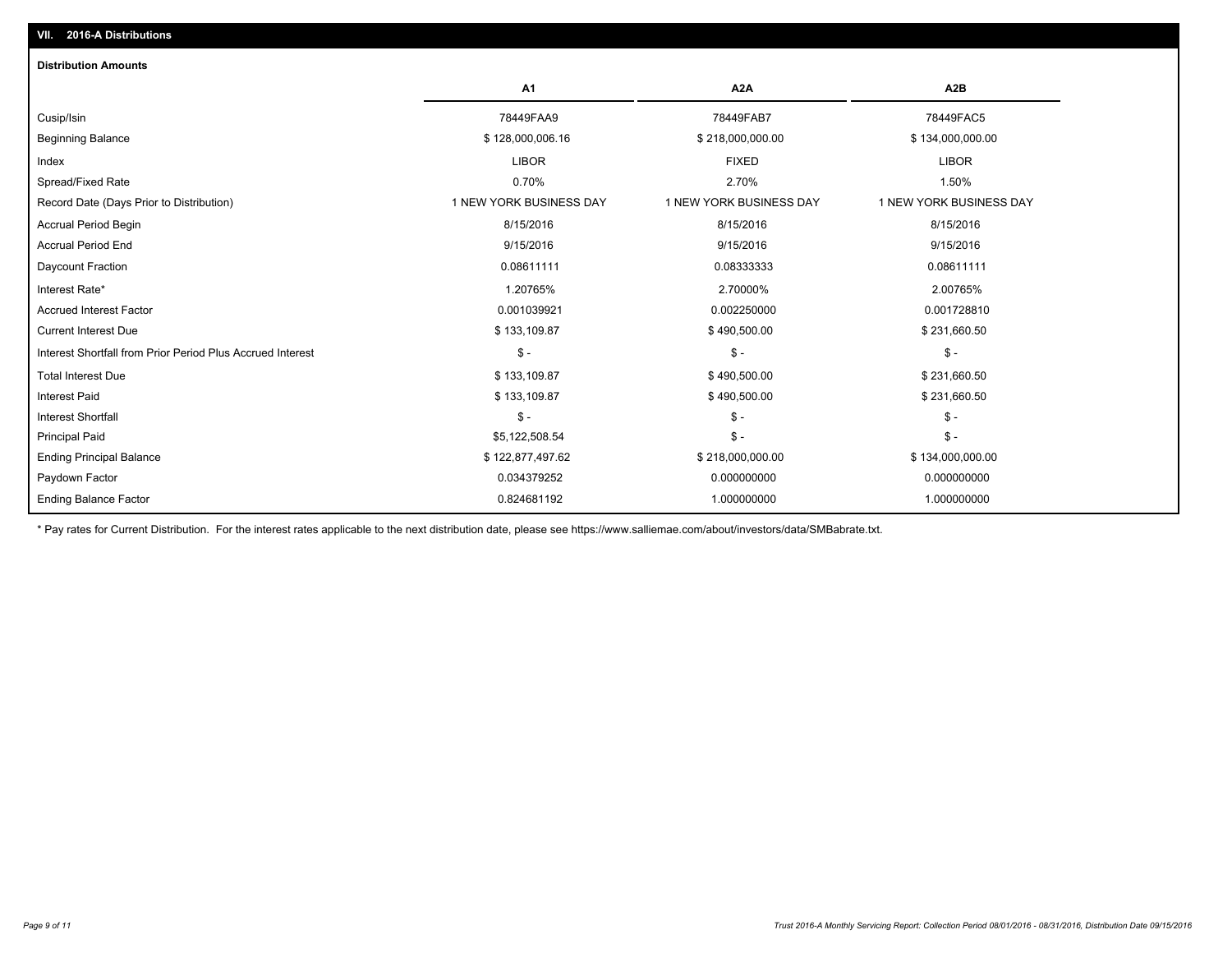| VII. 2016-A Distributions                                  |                         |
|------------------------------------------------------------|-------------------------|
| <b>Distribution Amounts</b>                                |                         |
|                                                            | в                       |
| Cusip/Isin                                                 | 78449FAD3               |
| <b>Beginning Balance</b>                                   | \$50,000,000.00         |
| Index                                                      | <b>LIBOR</b>            |
| Spread/Fixed Rate                                          | 2.50%                   |
| Record Date (Days Prior to Distribution)                   | 1 NEW YORK BUSINESS DAY |
| Accrual Period Begin                                       | 8/15/2016               |
| <b>Accrual Period End</b>                                  | 9/15/2016               |
| Daycount Fraction                                          | 0.08611111              |
| Interest Rate*                                             | 3.00765%                |
| <b>Accrued Interest Factor</b>                             | 0.002589921             |
| <b>Current Interest Due</b>                                | \$129,496.04            |
| Interest Shortfall from Prior Period Plus Accrued Interest | $$ -$                   |
| <b>Total Interest Due</b>                                  | \$129,496.04            |
| <b>Interest Paid</b>                                       | \$129,496.04            |
| <b>Interest Shortfall</b>                                  | $\frac{2}{3}$ -         |
| <b>Principal Paid</b>                                      | $\frac{2}{3}$ -         |
| <b>Ending Principal Balance</b>                            | \$50,000,000.00         |
| Paydown Factor                                             | 0.000000000             |
| <b>Ending Balance Factor</b>                               | 1.000000000             |

\* Pay rates for Current Distribution. For the interest rates applicable to the next distribution date, please see https://www.salliemae.com/about/investors/data/SMBabrate.txt.